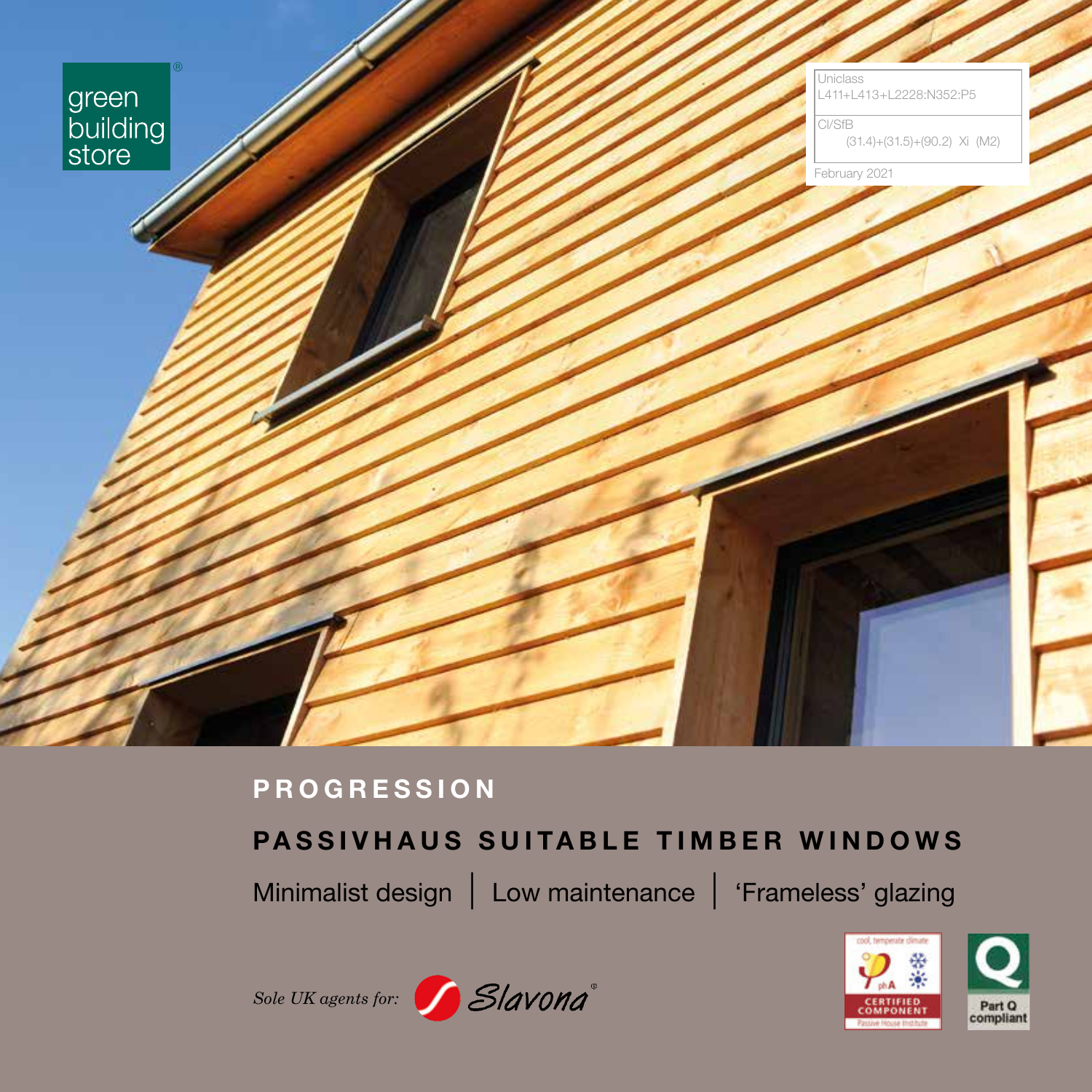## **PROGRESSION**

PROGRESSION offers a high performance and minimalist design for Passivhaus and low energy projects. PROGRESSION Is exclusively available in the UK through Green Building Store, in partnership with Czech manufacturer Slavona, and combines an outstanding aesthetic with competitive pricing.

## **'FRAMELESS' GLAZING**

PROGRESSION is ideal for projects requiring 'narrow sightlines' and minimalist design. When installed correctly, the frame is hidden within the insulation at the wall junction, giving the appearance of 'frameless' glazing from the outside. From the inside, PROGRESSION looks like a timber window. Narrow frames and larger glazing proportions bring more light to the inside of homes and buildings and improve the energy balance.

**Uw values as low as 0.68 W/m<sup>2</sup>K**



LOCH LEVEN LOW ENERGY NEWBUILD cover: VOWCHURCH PASSIVHAUS

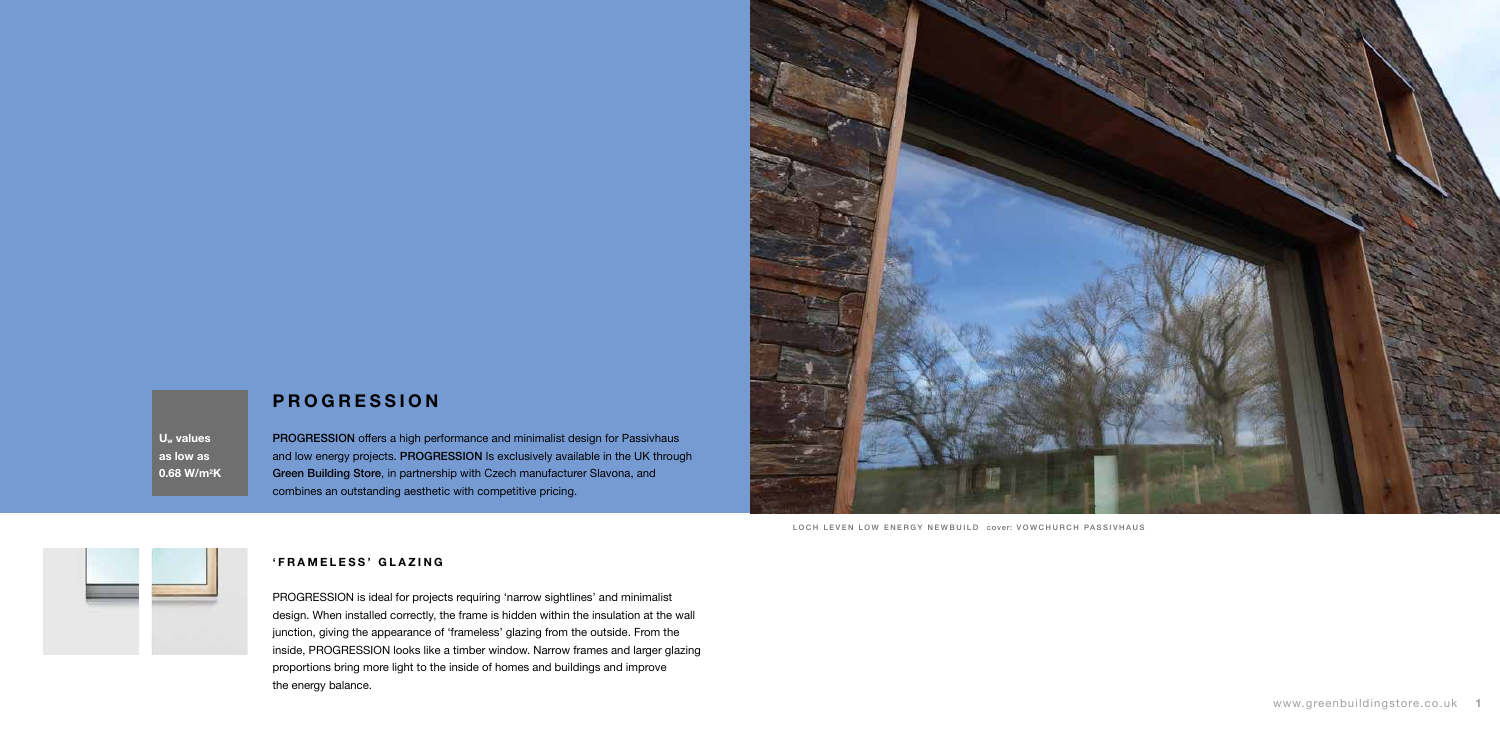

"I really like the look and the slender frame is a real bonus for achieving the Passivhaus energy target in a cost effective way."

**Nick Grant** *Passivhaus Consultant*

"We chose PROGRESSION for the quality of the window and the narrow sightlines which maximises the glazed area. The insulated frames and increased glazing area meant that they perform well thermally. Visually they're great. I love the fact the frames are almost invisible.

The PROGRESSION windows also worked well for the large uninterrupted picture windows that we wanted for the project. We have already specified PROGRESSION on another project we are working on."

**Kirsty Maguire** *Kirsty Maguire Architect Ltd*

TY CASIM PASSIVHAUS LOCH LEVEN LOW ENERGY NEWBUILD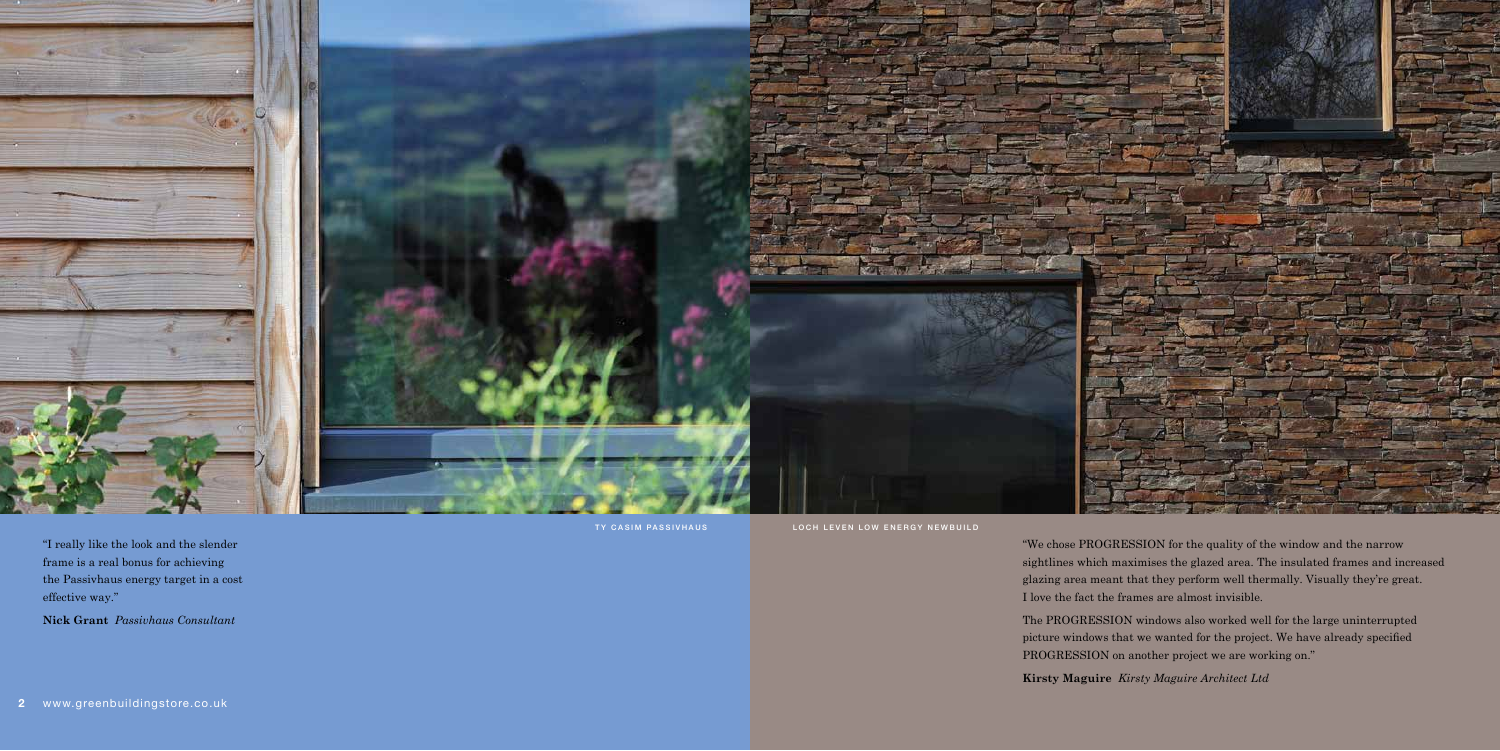# **LOW MAINTENANCE**

PROGRESSION uses either GRP (glass reinforced plastic) or highly durable Thermowood thermally-modified timber on external facing head and jambs, which requires minimal or no maintenance during its lifetime.

## **'A RATED' PASSIVHAUS CERTIFIED**

PROGRESSION windows are Passivhaus certified by the Passivhaus Institut to efficiency class A, thanks to the highly-insulated narrow frame and high proportion of glazing to frame.



THE WOODHOUSE, PRESTEIGNE PASSIVHAUS NEWBUILD





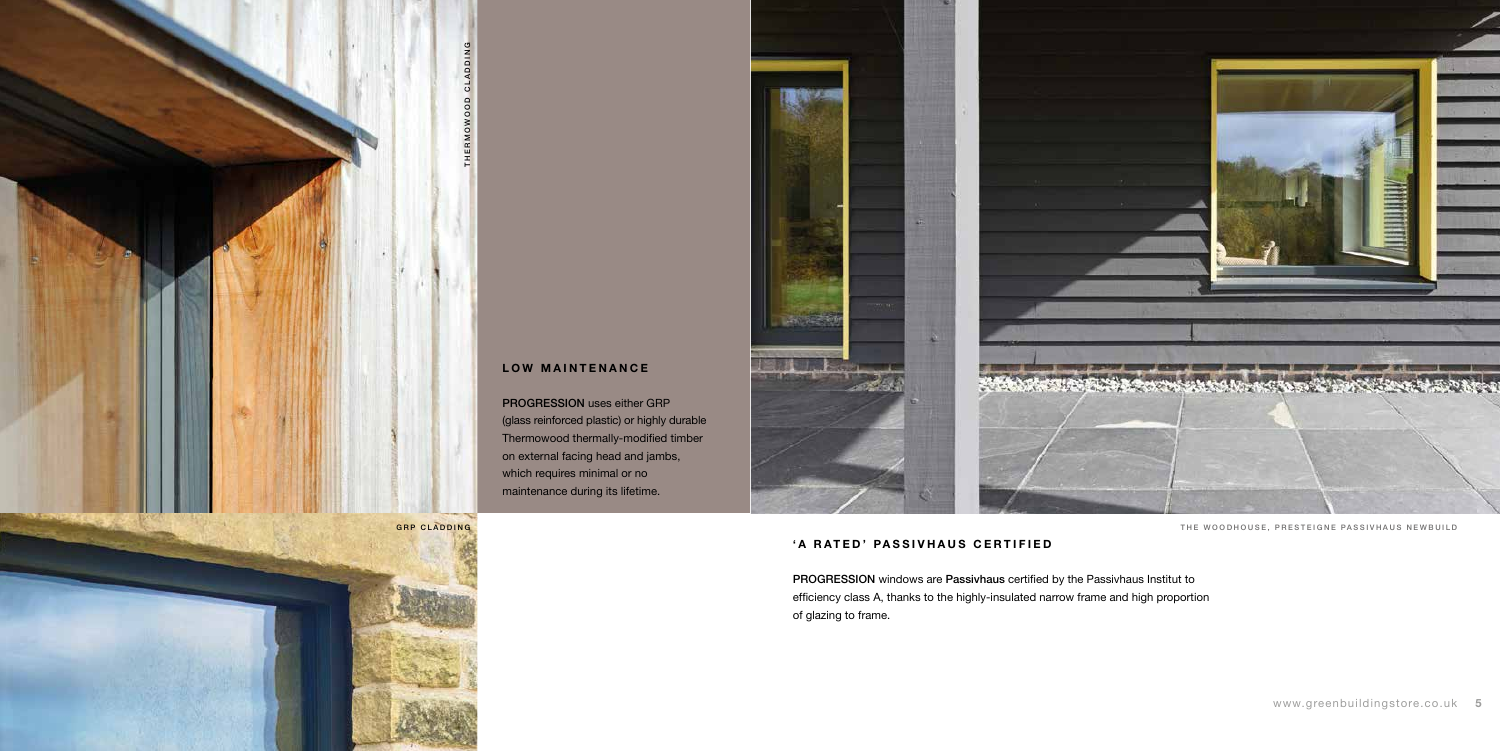"We liked the minimalist, simple lines which worked really well with the design. The PROGRESSION windows are very well made, and have gone down well with the client and visitors."

Thermally efficient Whole window U value =  $0.68$  W/m<sup>2</sup>K

Triple glazing Glazing U value =  $0.53$  W/m<sup>2</sup>K

**Adrian Cook** *Architect*

Passivhaus certified A-rated Passivhaus certified timber window



Insulated frame and Compacfoam at base<sup>+</sup> Designed to minimise thermal bridging

TY CASIM PASSIVHAUS - 3

cool, temperate climate  $\mathcal{P}_{\scriptscriptstyle{\mathsf{m}}}$ .

**CERTIFIED<br>COMPONENT**<br>Fassive House Institute

Narrow sightlines Window frame hidden from outside when installed within insulation

Timber

Available in spruce

GRP cladding\* Used on the external face for durability and minimal maintenance

**Uw values as low as** 



www.greenbuildingstore.co.uk **7 0.68 W/m<sup>2</sup>K but a straight and the straight of the straight of the straight of the straight straight straight straight straight straight straight straight straight straight straight straight straight straight straight** +Alternatively cork insulation can be used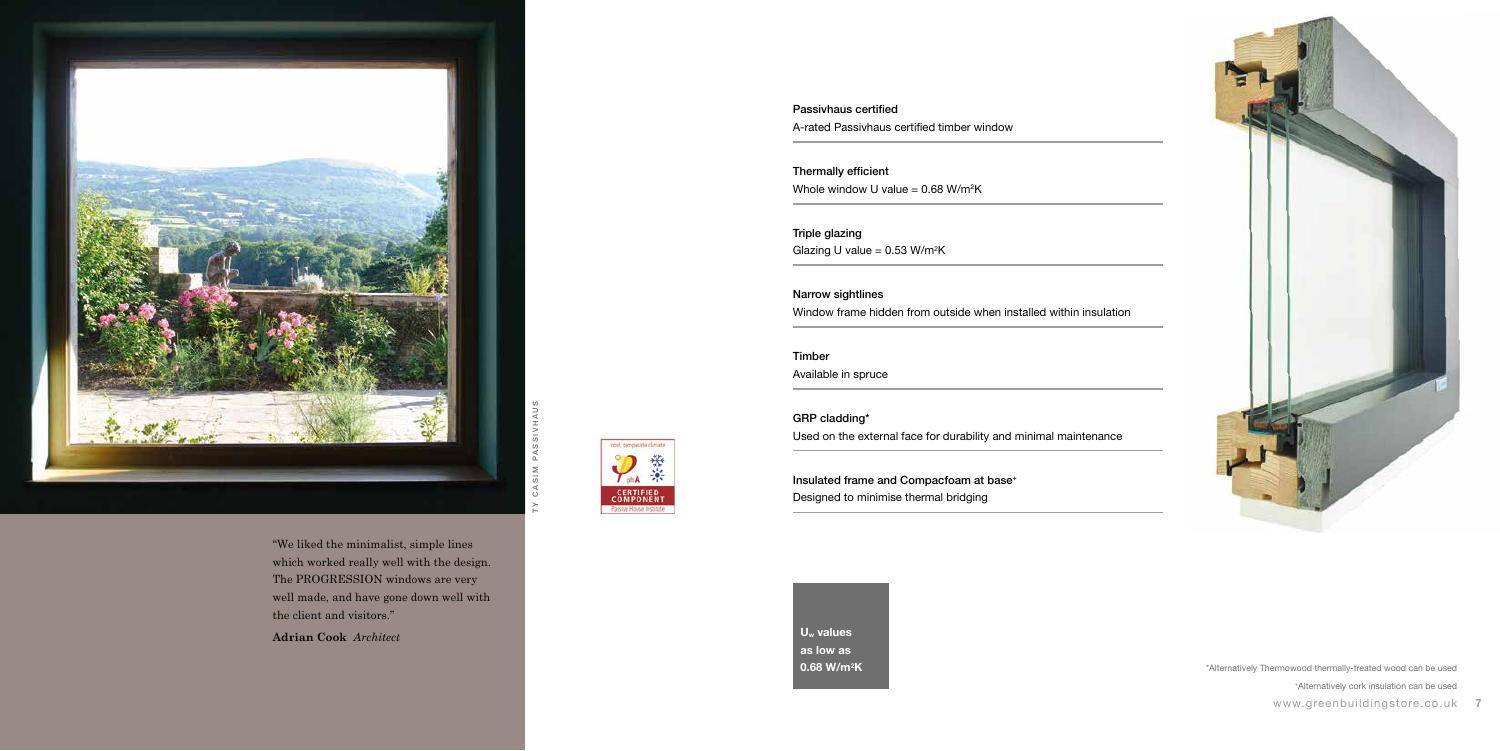

"The insulated frame of the PROGRESSION windows worked well in the THERM calculations on the project and offered a better installation PSI value than those offered by alu-clad alternatives. We also liked the narrow sightlines and general performance of the windows.

We've had no problems with the PROGRESSION windows and doors at all. They look really, really good."

**James Burton** *Swann Edwards Architecture*

SWANN EDWARDS PASSIVHAUS OFFICE **External of the system of the system of the system of the system of the system of the system of the system of the system of the system of the system of the system of the system of the syste** 

"The PROGRESSION windows make a great contribution to the project. We're particularly pleased by the way the windows sit – and look – in the beautiful brickwork."

**Fran Bradshaw** *Anne Thorne Architects*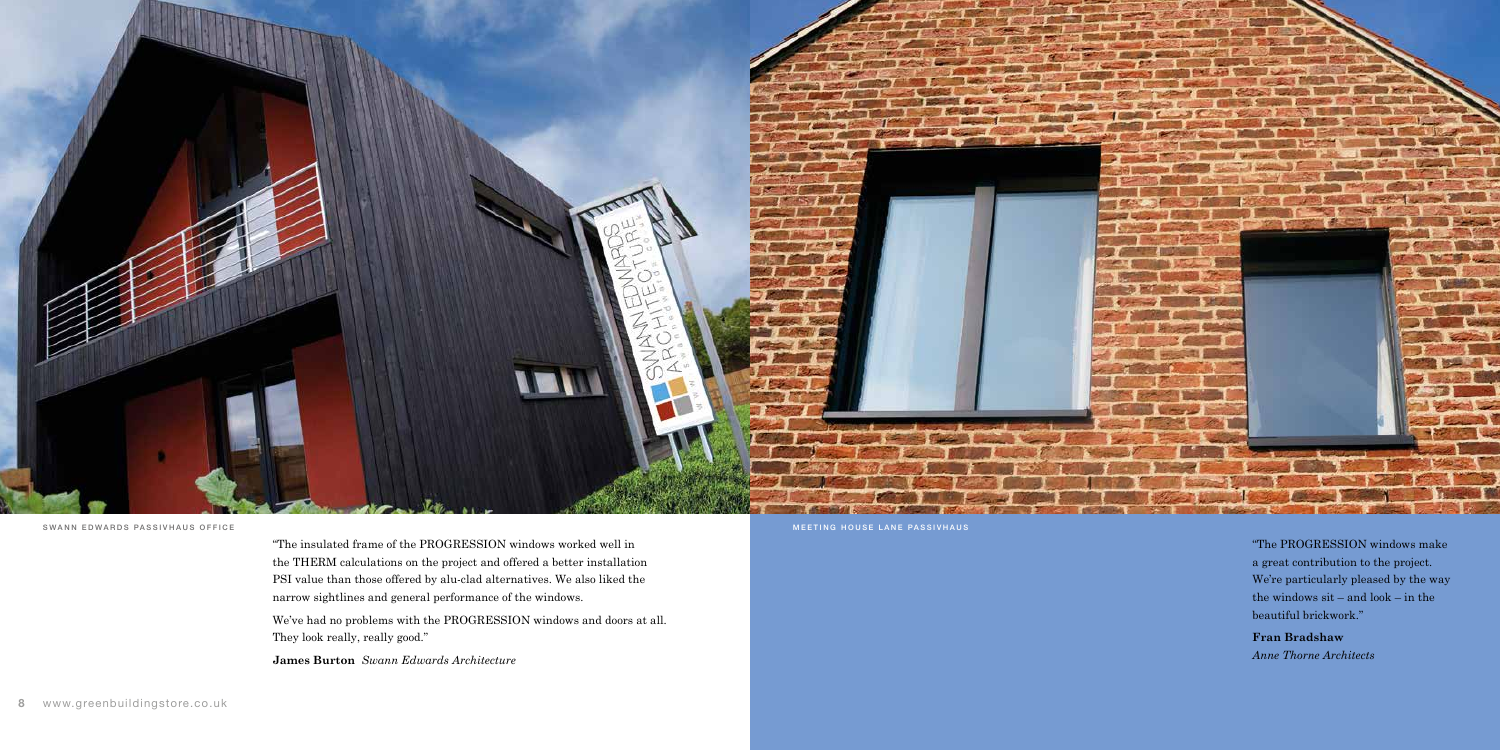

TY PREN PASSIVHAUS also featuring Green Building Store's ULTRA triple glazed timber door AIMING FOR PASSIVHAUS, DUNDEE

"We specified the PROGRESSION windows for this project because we needed a low cost, high performance window to be used within a crisp rural aesthetic and to achieve Passivhaus standards. We have used the PROGRESSION range previously and have been pleased with the overall design, quality and price."

**Charles Grylls** *Dempsey Decourcy Architects*

"The PROGRESSION windows work really well in terms of maximising the glazing area and minimising the visual impact of the window frames. They also work well in terms of the detailing of over-cladding of insulation around the frame to minimise thermal bridging. The crisp narrow sightlines of the PROGRESSION windows match the contemporary aesthetic of the project, including the zinc cladding. The windows and doors look great!" **Kirsty Maguire** *Kirsty Maguire Architect Ltd*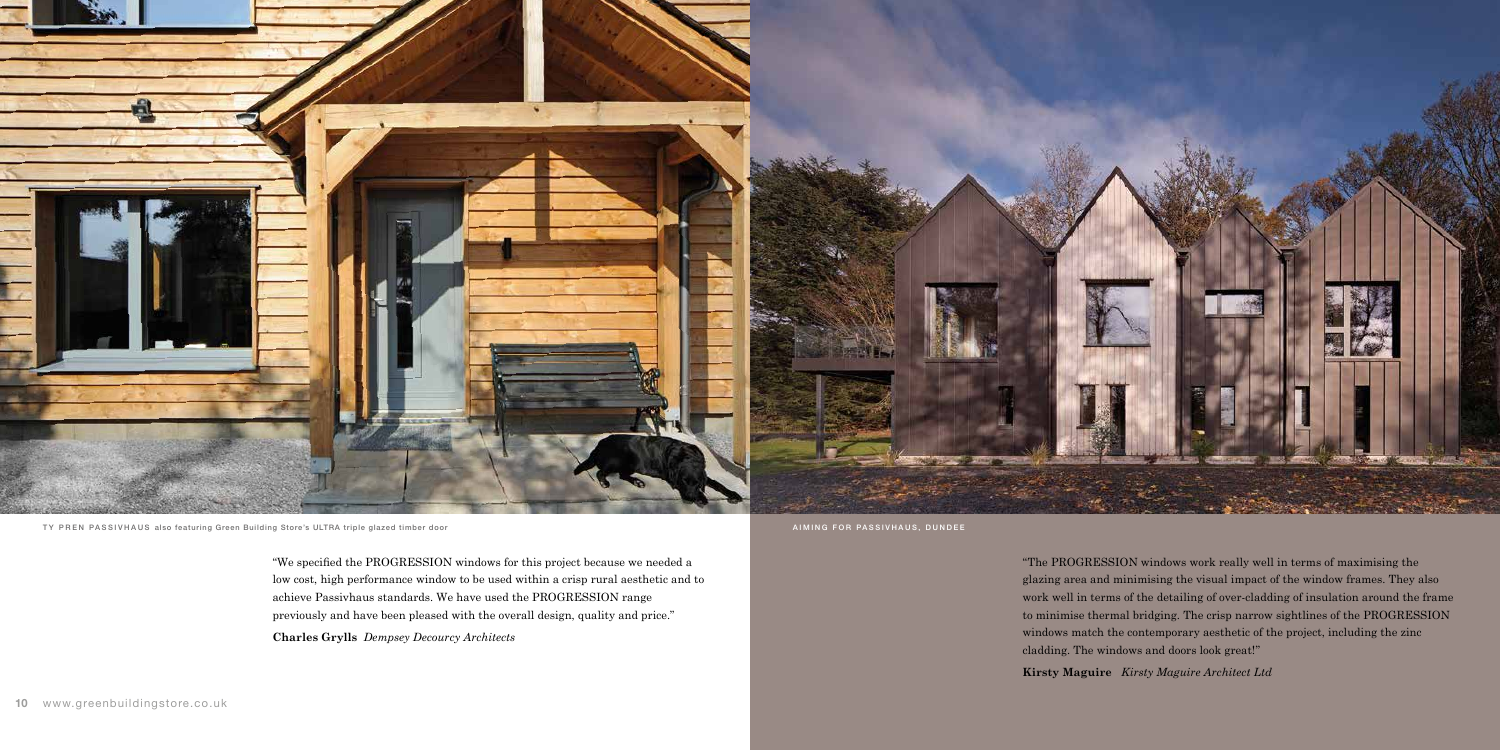**12** www.greenbuildingstore.co.uk

## Finishes

*Interior options*

- Naturally oiled with plant oils
- Paint finish in a choice of RAL colours
- Translucent colour stain finishes

## *Exterior options*

- GRP cladding available in a choice of RAL colours
- (Optional) Thermowood cladding available in grey or brown
- Sills and extension sills available in a choice of RAL colours

## Window opening styles

- Fixed
- Tilt & turn
- Tilt only

#### **Security**

Windows and glazed entrance doors are available with Part Q compliant options

### **TECHNICAL DATA**

**Thermal bridge calculations, CAD sections & PHPP-ready spreadsheets can be downloaded from: www.progressionpassivhaus.co.uk** 

\*Alternatively Thremowood cladding can be used

<sup>+</sup>Alternatively cork insulation can be used

Overall U values to BS EN 12567-1/ BS EN 10077-2: 2012, 1230 X 1480 opening window

Depth of glazing:  $4-18-4-18-4 = 48$ mm *Standard* Ug: 0.53 W/m <sup>2</sup>K, g value: 0.50 *High g* Ug: 0.62 W/m <sup>2</sup>K, g value: 0.62

Hidden hardware (with 160kg capacity) High security tilt & turn locking systems Locking handles Fully adjustable hinges for easy adjustment in three dimensions after installation Multi-cam espagnolette security lock Full-finish coated alloy locking handles Non-locking available

#### Frame

Timber frame: spruce with external GRP cladding\* Insulated frame and Compacfoam at base + GRP-clad sill Optional aluminium extension sill



## Glazing

#### Additional glazing options

■ Solar control glazing units

- Acoustic glazing units
- Safety unit toughened or laminated
- Obscure glazing

## Thermal insulation

Standard Uw: 0.68 W/m<sup>2</sup>K High g glazing Uw: 0.75 W/m<sup>2</sup>K

## **Hardware**

## **FREE TECHNICAL SUPPORT**

Included in your contract we offer the following technical support for your low energy or Passivhaus project, in addition to PHPP-ready data:

- 
- 

■ Installation PSI values\*

■ Technical advice on detailing\*

For more information, please contact the contract manager dealing with your order. t: 01484 463336

\*See Terms & Conditions: www.greenbuildingstore.co.uk/free-product-technical-support/